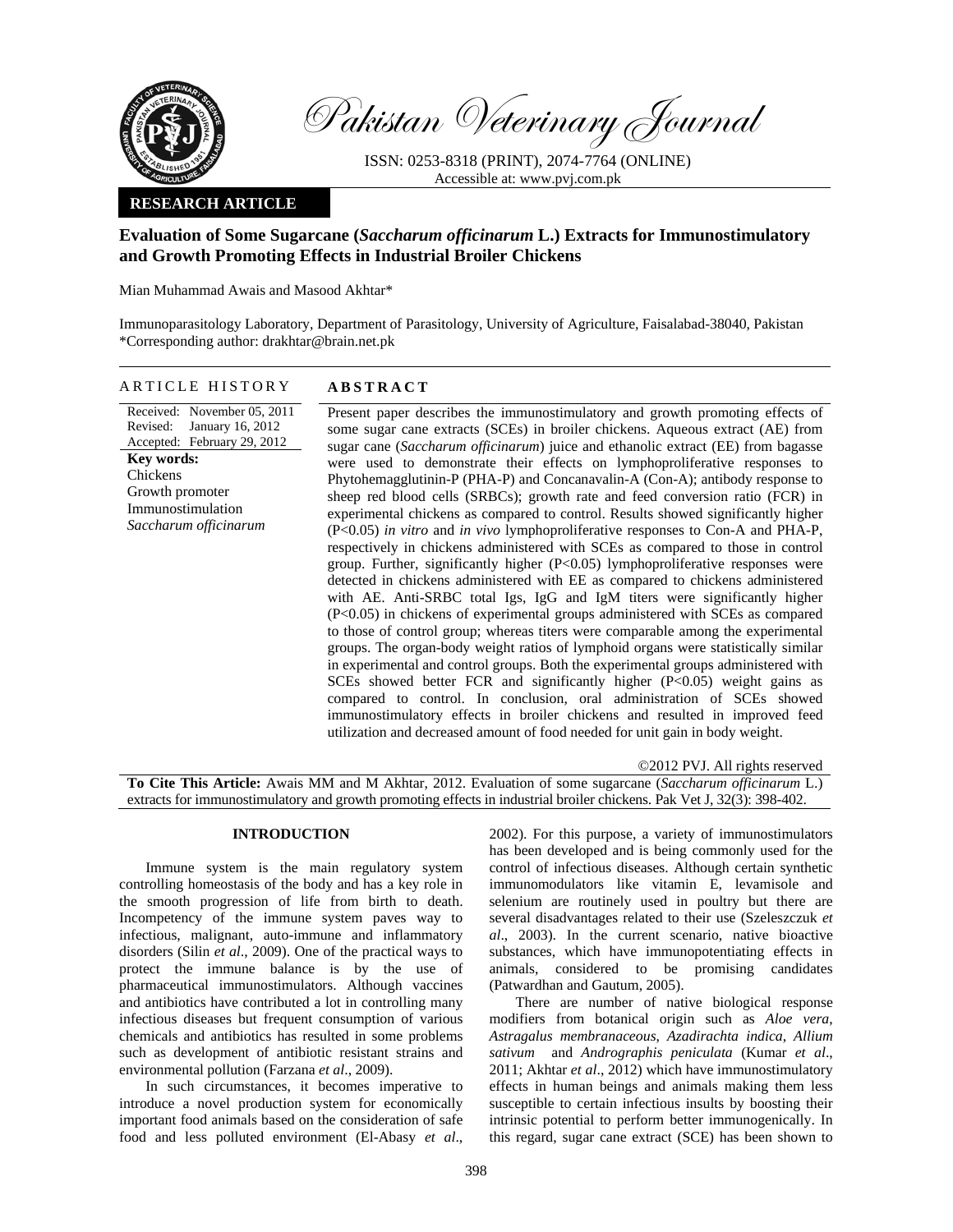have biological and immunological properties including adjuvant effects on the immune responses (El-Abasy *et al*., 2002, 2003a), protective effects against *Eimeria* infection (Awais *et al*., 2011), endotoxic shock in mice (Motobu *et al*., 2006), radioprotective effects (Amer *et al*., 2005), reconstituting effects on the B-cells in cyclophosphamide induced immunosuppression in chickens (El-Abasy *et al*., 2004) and immunopotentiating effects in chickens (Akhtar *et al*., 2008).

However, it remained to be defined which major component(s) of sugar cane were involved in the development of such immunological activities. Present paper reports the immunostimulatory and growth promoting effects of aqueous and ethanolic extracts of sugar cane juice and bagasse, respectively in industrial broiler chickens.

#### **MATERIALS AND METHODS**

**Preparation of aqueous and ethanolic extracts:** Stalks of fresh sugar cane (*Saccharum officinarum*) plants were purchased from the local market of Faisalabad, Pakistan and their authenticity was confirmed by the concerned botanist of University of agriculture, Faisalabad (UAF), Pakistan. The plant specimen was kept in the Ethnoveterinary Research and Development Centre, Department of Parasitology, UAF as voucher No. 0171.

Aqueous extract (AE) from sugar cane juice and ethanolic extract (EE) from sugar cane bagasse were prepared by following the methodology (Awais *et al*., 2011). The final freeze dried extracts (both AE and EE) were subjected to proximate analysis (AOAC, 1990) and results are shown in Table 1. The final concentration (100 mg/ml) for each extract was constituted in 0.1 M phosphate buffered saline (PBS; pH 7.2).

**Table 1:** Composition of aqueous and ethanolic extracts based on proximate analysis

| Constituent (%)       | Aqueous extract | Ethanolic extract |
|-----------------------|-----------------|-------------------|
| Crude Protein         | 2.5             | 3.5               |
| Crude Fat             | 0.4             | 49.2              |
| Ash                   | 16. I           | 27.1              |
| Nitrogen free extract | 81.0            | 20.3              |
|                       |                 |                   |

**Experimental design:** Day old broiler chicks (Hubbard) (n=150) were purchased from local hatchery and reared under standard management conditions at Animal House, Institute of Microbiology, UAF, Pakistan. All the chickens were provided feed and water *ad libitum*; and inoculated with the routine vaccination. After the 5 days period of acclimatization, chickens were randomly divided into three groups namely A, B and C, each comprising of 50 chickens and administered orally with sugar cane extracts (SCEs) for three consecutive days  $(5<sup>th</sup>,$  $6<sup>th</sup>$  and  $7<sup>th</sup>$  days of age) with the help of an oral gavage as per schedule.

Group A: AE (4mL/kg of body weight/day)

Group B: EE (4 mL/kg of body weight/day)

Group C: PBS (4mL/kg of body weight/day) and served as control.

**Immunological evaluation:** On day 14<sup>th</sup> postadministration of SCEs, chickens from all the groups were evaluated for their immune profile. Lymphoproliferative response to Phytohemagglutinin-P (PHA-P) and concanavalin A (Con-A) and antibody response to sheep red blood cells (SRBCs) were used to detect the cellmediated and humoral immune responses, respectively.

Classical toe-web assay was used to assess the *in vivo*  lymphoblastogenic response as described by Corrier (1990). Briefly, on day  $14<sup>th</sup>$  post-administration of SCEs, experimental and control chickens were injected PHA-P (Sigma®, USA) (100µg/100µl/ chicken) intradermally between the third and fourth digits of the right foot. The left foot injected with PBS (100µl) served as control. The thickness of the interdigital skin was measured with a pressure sensitive micrometer screw gauge at 24, 48 and 72 hours post injection. Lymphoproliferative response to PHA-P was calculated by the formula:

Lymphoproliferative response  $=$  (PHA-P response, right foot) – (PBS response, left foot)

Peripheral blood lymphocytes blastogenesis assay was used to evaluate the *in vitro* lymphoproliferative response in both treated and non treated chickens according to the method described by Qureshi *et al*. (2000). On day  $7<sup>th</sup>$  and  $14<sup>th</sup>$  post administration of SCEs, five birds from each group were randomly assigned for evaluation of *in vitro* lymphoblastogenic response to Con-A. The optical density (OD) was read on a plate reader (BioTek-MQX200, USA) at 540 nm wavelength. The mean OD values from each group were used to calculate the stimulation indices by using the formula:

## Stimulation Index =  $Con A$  stimulated – unstimulated Unstimulated

SRBCs were used as non-pathogenic T-dependent antigen to demonstrate the antibody response and antibody titers were detected by using microplate haemagglutination test according to the method described by Yamamoto and Glick (1982) with minor modifications (Qureshi and Havenstein, 1994). On day  $14<sup>th</sup>$  post administration of SCEs, chickens were injected SRBCs (5%) via intramuscular route (1 ml/chicken) followed by a booster at day 14<sup>th</sup> post primary injection. Blood was collected at day  $7<sup>th</sup>$  and  $14<sup>th</sup>$  post primary and secondary injections to separate the serum. All the samples were analyzed for total Ig, IgM (mercaptoethanol-sensitive) and IgG (mercaptoethanol-resistant) anti-SRBCs antibodies. The titer of the well containing 50% agglutination and 50% reticulum settling (clumping) was considered as the total anti-SRBC antibody titer of the test sera. To detect IgG titer, 0.01M mercaptoethanol (50 µl) in PBS was added instead of using PBS alone, followed by the pervious mentioned procedure. IgM titers were calculated by subtracting the IgG titers from total antibody titers of the respective samples.

**Weekly weight gain, feed conversion ratio and relative weight of lymphoid organs:** Chickens from all the groups were weighed individually and feed consumption by each group was recorded on weekly basis post administration of SCEs. Lymphoid organs including bursa of Fabricius, thymus, spleen and cecal tonsils were removed and weighed on day  $35<sup>th</sup>$  post administration of SCEs.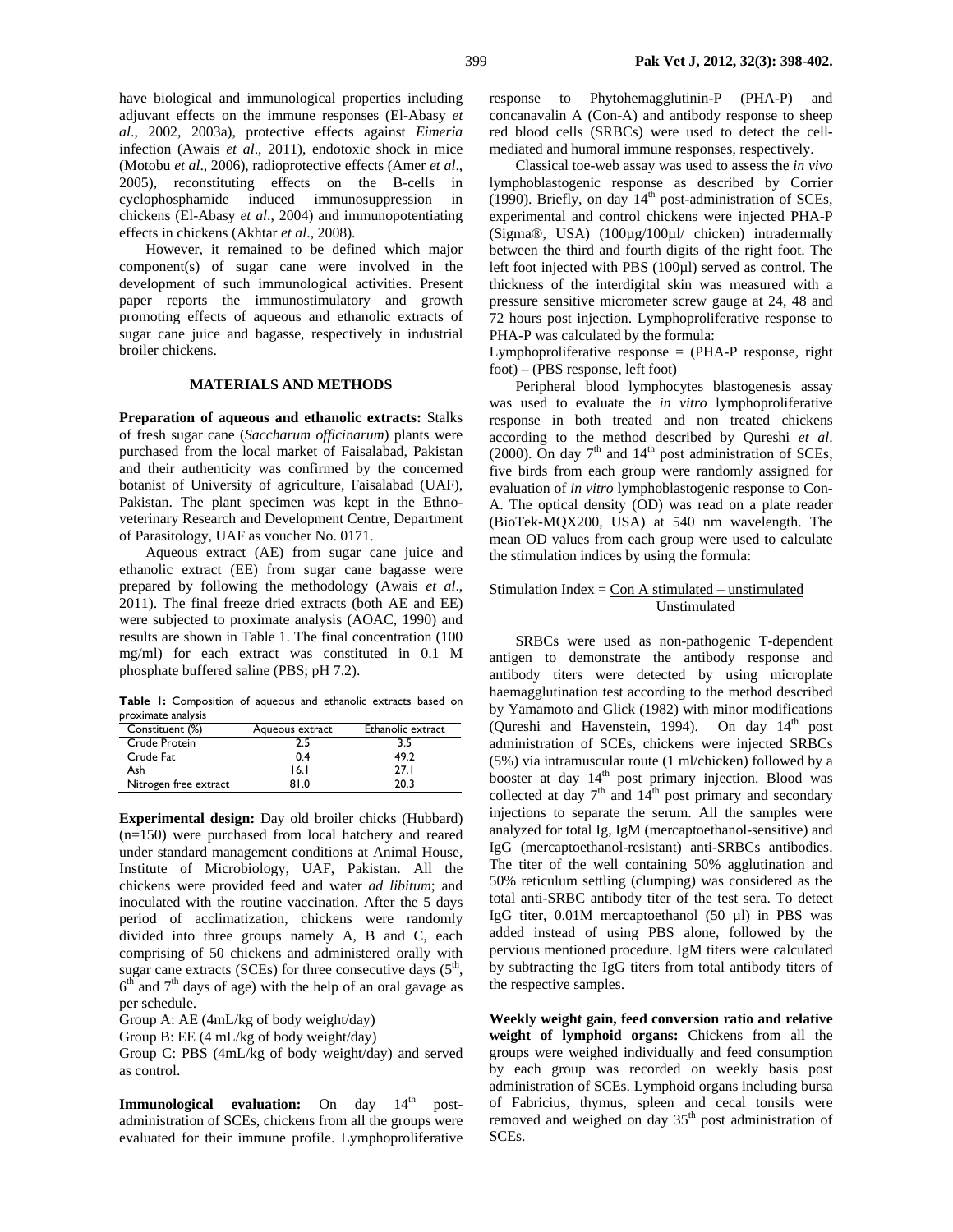**Statistical Analysis:** Data thus obtained were analyzed using ANOVA and LSD for the determination of statistical significance between experimental and control groups. Value of  $P<0.05$  was considered to be statistical significant for weekly weight gain, lymphoproliferative responses and antibody titers; whereas, for relative organ weight ratio of lymphoid organs value of P was considered to be <0.01.

#### **RESULTS**

**Immunological evaluation:** Cell mediated immunity in terms of lymphoproliferative response was assessed by measuring amplitude of toe-web swelling in chickens of experimental and control groups post PHA-P injection. Results revealed significantly higher (P<0.05) *in vivo* lymphoproliferative responses in chickens administered with SCEs (either AE or EE) as compared to chickens of control group. Moreover, there were significantly higher (P<0.05) lymphoproliferative responses in chickens administered with EE as compared to those administered with AE (Fig. 1). These results indicated the highest cellular immune response against PHA-P injection in chickens administered with EE followed by those administered with AE as compared to chickens of control group.

*In vitro* lymphoproliferative response of PBLs against Con-A is shown in Figure 2. When PBLs were incubated with Con-A, a significantly higher  $(P<0.05)$  lymphoproliferative response was observed on both day  $7<sup>th</sup>$  and  $14<sup>th</sup>$ post administration of SCEs in treated chickens when



**Fig. 1:** Lymphoproliferative response to PHA-P in experimental and control chickens. Bars sharing similar letters on a particular time interval are statistically non-significant (P>0.05). A = Aqueous extract of sugar cane juice; B= Ethanolic extract of sugar cane bagasse; C= Control.



**Fig 2:** Lymphoblastogenic response of peripheral blood leukocytes against Concanavalin A on day  $7<sup>th</sup>$  and  $14<sup>th</sup>$  post administration of sugar cane extracts in experimental and control chickens. Bars sharing similar letters on a particular time interval are statistically non-significant (P>0.05). A=Aqueous extract of sugar cane juice; B=Ethanolic extract of sugar cane bagasse; C=Control.

compared with the PBLs obtained from the control chickens  $(P=0.0021)$ . However, among the treatment groups, chickens administered with EE showed significantly higher (P<0.05) response as compared to those administered with AE. Further, results obtained from *in vitro* studies were consistent to those obtained from *in vivo* studies for the demonstration of lymphoproliferative response.

Results of microplate haemagglutination test revealed that oral administration of any of the SCEs resulted in significantly higher (P<0.05) total Igs, IgG and IgM titers against SRBCs at day  $7<sup>th</sup>$  and  $14<sup>th</sup>$  post primary injection of SRBCs as compared to control group. However, the difference among the experimental groups was statistically similar. On day  $7<sup>th</sup>$  and  $14<sup>th</sup>$  post secondary injection, chickens of experimental groups showed again significantly higher (P<0.05) total Ig, IgG and IgM antibody titers, when compared with chickens of control group. However, among the experimental groups, chickens administered with EE showed significantly higher (P<0.05) titers for total Ig, IgG and IgM anti-SRBC antibodies as compared to chickens administered with AE (Table 2).

**Effect on the development of lymphoid organs, weekly**  weight gains and FCR: The results revealed apparently higher per cent organ-body weight ratios of all the lymphoid organs in both the experimental groups as compared to control group; but the difference was statistically non-significant (data not shown).

Live body weight gains in both the experimental groups  $(A \& B)$  were significantly higher  $(P<0.05)$  as compared to control group. Moreover, among the

**Table 2:** Antibody response to sheep red blood cells (SRBCs) in experimental and control chickens

| Group                           | Day 7 PPI         | Day 14 PPI        | Day 7 PSI         | Day 14 PSI        |  |  |  |
|---------------------------------|-------------------|-------------------|-------------------|-------------------|--|--|--|
| Total anti-SRBCs antibody titer |                   |                   |                   |                   |  |  |  |
| A                               | 45.3a             | 36.8 <sup>a</sup> | 48.5 <sup>b</sup> | 45.3 <sup>b</sup> |  |  |  |
| B                               | 52.0 <sup>a</sup> | 42.2 <sup>a</sup> | 55.7 <sup>a</sup> | 59.7a             |  |  |  |
| C                               | 27.9 <sup>b</sup> | $22.6^{b}$        | 42.2 <sup>c</sup> | 29.9 <sup>c</sup> |  |  |  |
| Immunoglobulin-M                |                   |                   |                   |                   |  |  |  |
| A                               | 26.9 <sup>b</sup> | 20.8 <sup>a</sup> | 25.9 <sup>a</sup> | 11.0 <sup>b</sup> |  |  |  |
| в                               | 32.3 <sup>a</sup> | 26.2 <sup>a</sup> | 25.8 <sup>a</sup> | 14.4 <sup>a</sup> |  |  |  |
| C                               | 16.6 <sup>c</sup> | 12.8 <sup>b</sup> | $22.5^{b}$        | 7.3 <sup>c</sup>  |  |  |  |
| Immunoglobulin-G                |                   |                   |                   |                   |  |  |  |
| A                               | 18.4 <sup>a</sup> | 16.0 <sup>a</sup> | 22.6 <sup>b</sup> | 34.3 <sup>b</sup> |  |  |  |
| В                               | $19.7^{\circ}$    | 16.0 <sup>a</sup> | 29.9 <sup>a</sup> | 45.3 <sup>a</sup> |  |  |  |
| Ċ                               | 11.3 <sup>b</sup> | 9.8 <sup>b</sup>  | 19.7 <sup>c</sup> | 22.6 <sup>c</sup> |  |  |  |

Means sharing similar letters in a column are statistically non-significant (P>0.05);  $A = A$ queous extract of sugar cane juice;  $B = E$ thanolic extract of sugar cane bagasse; C= Control; PPI= Post-primary injection; PSI= Post-secondary injection

**Table 3:** Weekly weight gains and feed conversion ratios post administration of sugar cane extracts in experimental and control chickens

|                               | Week I                      | Week 2                                             | Week 3            | Week 4            | Week 5                 |  |
|-------------------------------|-----------------------------|----------------------------------------------------|-------------------|-------------------|------------------------|--|
| Weekly weight gains (Mean±SE) |                             |                                                    |                   |                   |                        |  |
| A                             | $422 \pm 25.3$ <sup>a</sup> | $676 \pm 32.3$ <sup>a</sup>                        | $1028 \pm 32.8^a$ | $1456 \pm 38.4^a$ | $1886 \pm 42.7^a$      |  |
| B                             |                             | $409 \pm 24.8^{\circ}$ 673 $\pm$ 30.8 <sup>a</sup> | $1024 \pm 31.4^a$ | $1452 \pm 39.5^a$ | 1878±43.0 <sup>a</sup> |  |
| C                             | $370 \pm 28.2$ °            | $612 \pm 32.1^b$                                   | $918 \pm 35.2^b$  | $1329 \pm 42.0^b$ | $1687 \pm 51.9^b$      |  |
| Weekly feed conversion ratios |                             |                                                    |                   |                   |                        |  |
| A                             | 1.98                        | 2.04                                               | 2.03              | 2.06              | 2.09                   |  |
| в                             | 2.00                        | 2.04                                               | 2.04              | 2.07              | 2.10                   |  |
| C                             | 2.19                        | 2.25                                               | 2.19              | 2.16              | 2.20                   |  |

For weekly weight gains, means sharing similar letters in a column are statistically non-significant (P>0.05); A=Aqueous extract of sugar cane juice; B= Ethanolic extract of sugar cane bagasse; C= Control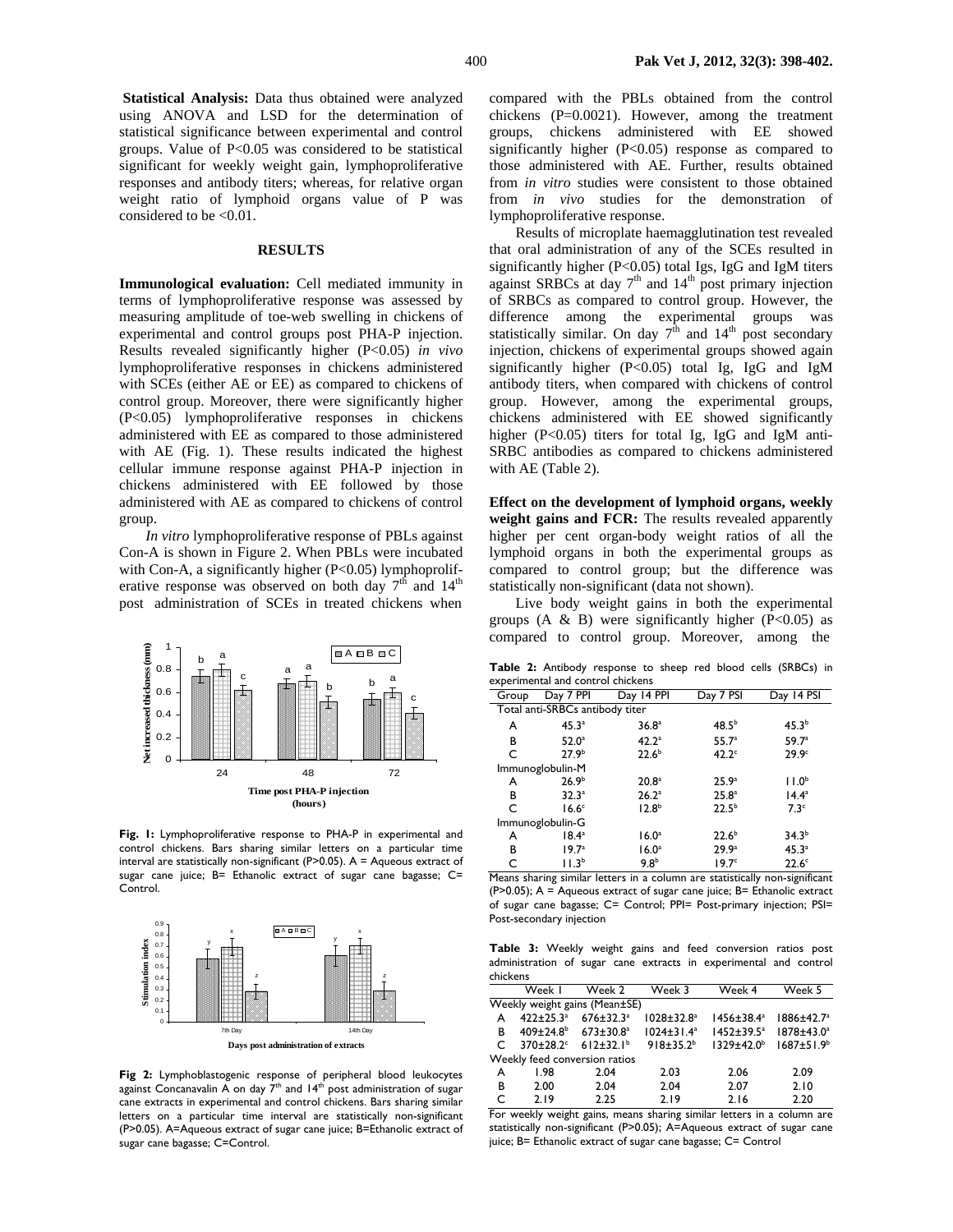experimental groups the live body weights were higher in group A as compared to group B; but the difference was statistically non-significant (Fig. 3).

At week  $5<sup>th</sup>$  post administration of SCEs (42<sup>nd</sup> day of age), group A administered with AE was observed with the highest feeding efficiency having the best FCR value 2.09 (as feeding efficiency is inversely proportional to FCR) followed by group B (2.10) administered with EE and control group (2.20) (Fig. 4).

#### **DISCUSSION**

A wide range of biological effects of sugar cane have been reported such as immunostimulatory, antithrombosis, anti-inflammatory, vaccine adjuvant, antioxidant, modulation of acetylcholine release and antistress activities (Takara *et al*., 2002; El-Abasy *et al*., 2003a; Ledon *et al*., 2007; Akhtar *et al*., 2008). Such findings demand for further investigations on sugar cane to identify the component(s) responsible for such activities. Moreover, prophylactic activities of sugar cane (extracts/components) against infectious diseases may be exploited to minimize the use of antibiotics and/or anthelmintics in poultry birds.

Both AE and EE induced up-regulation of humoral and cellular immune responses that illuminated the potential benefits of these SCEs to poultry industry. *In vivo* lymphoproliferation studies in the current experiment demonstrated that chickens administered with any of the SCEs showed higher cellular immune responses as compared to chickens of control group which might be due to stimulatory effects of SCEs on the phagocytic activity of macrophages that led to an increase in the toe web thickness in response to T-cell mitogens (Akhtar *et al*., 2008). Toe web swelling, an indicator of lymphoproliferation/enhanced cell mediated immune (CMI) response might be due to enhanced delayed type hypersensitivity (DTH) which suggested that the magnitude of immune response depends on the function and number of lymphocytes. From the results, it can also be assumed that increase in the function and number of lymphocytes in the lymphoid tissue might be responsible for the development of the improved immune responses (El-Abasy *et al*., 2003a).

Higher i*n vitro* lymphoproliferation in Ae and EE administered chickens canbe correlated with the fact that the mitogen receptors on T- lymphocytes present in the PBLs come in direct contact with the T-cell mitogen (Con-A) and the lymphocytes go through cell division (Qureshi *et al*., 2000). Con-A stimulated the PBLs which produced interleukine-1 by monocytes in PBL fraction, which stimulated the proliferation of lymphocytes (Abbas *et al*., 1991). These results of *in vitro* study were consistent with the findings obtained in the PHA-P experiment.

Significantly higher anti-SRBC antibody titers in experimental groups indicated the higher humoral response suggesting that both AE and EE had immunological properties to enhance the antibody production. This enhanced humoral response might be due to sugar cane factor (Pryce *et al*., 1990). Li *et al*. (1983) showed that sugar cane polysaccharides had immunostimulating effects to activate the classical

complement pathway in human serum by interacting with antibodies. Previous studies also revealed that oral administration of SCE resulted in higher antibody response to sheep red blood cells in chickens initially infected with oocysts of *Eimeria tenella* (El-Abasy *et al*., 2003b); in radiation induced immunosuppressed chickens (Amer *et al*., 2004); increased serum antibody responses and number of antibody-producing cells in splenocytes, peripheral blood and intestinal leukocytes of chickens administered with SCE and polyphenol rich fraction of SCE (Hikosaka *et al*., 2007); and stimulatory effects of sugar cane juice on antibody production (Akhtar *et al*., 2008). From the current study, it can be speculated that stimulation of lymphocytes by any of the SCEs facilitated the immune responses.

Non-significant effect of SCEs on the development of lymphoid organs was observed in chickens of experimental groups as compared to control group. Similar findings were reported by Amer *et al*. (2004); whereas, El-Abasy *et al*. (2004) reported the higher relative lymphoid weight of the spleen and bursa in chickens when administered with SCE after cyclophosphamide-induced immunosuppression as compared to negative control.

The growth promoting effects of SCEs were evaluated on weekly basis which showed that weight gains in both the experimental groups were significantly higher (P<0.05) as compared to control group. Similarly, FCR were almost similar in both the experimental groups of chickens but better than the chickens of control group; indicating better feed utilization in experimental groups given any of the SCEs and a decrease in the amount of food needed for unit gain in body weight. Studies of El-Abasy *et al*. (2004) also revealed similar findings that oral administration of SCE to cyclophosphamide induced immunosuppressed chickens resulted in a higher body weight gain and feeding efficiency than those of immunosuppressed control chickens, not treated with SCE.

In conclusion, these results suggest that aqueous and ethanolic extracts of sugar cane juice and bagasse, respectively have biological properties of stimulating the both cellular and humoral arms of immunity as well as growth rates in industrial broiler chickens. Further, supplementation of SCEs, especially EE, as an immunostimulant in feed may be used to prevent and/or minimize the infections occurring in poultry industry.

**Acknowledgement:** The funds for this project were sponsored by Pakistan Science Foundation, Islamabad, Pakistan [Project No. P-AU/Bio (412)].

#### **REFERENCES**

- Abbas AK, AH Lichtman and JS Pober, 1991. Cellular and molecular immunology, W.B. Saunders, Philadelphia, USA.
- Akhtar M, A Hai, MM Awais**,** Z Iqbal, F Muhammad, AU Haq and MI Anwar, 2012. Immunostimulatory and protective effects of *Aloe vera a*gainst coccidiosis in industrial broiler chickens. Vet Parsitol, 186: 170-177.
- Akhtar M, MA Hafeez, F Muhammad, AU Haq and MI Anwar, 2008. Immunomodulatory and protective effects of sugar cane juice in chickens against *Eimeria* infection. Turk J Vet Anim Sci, 32: 463- 467.